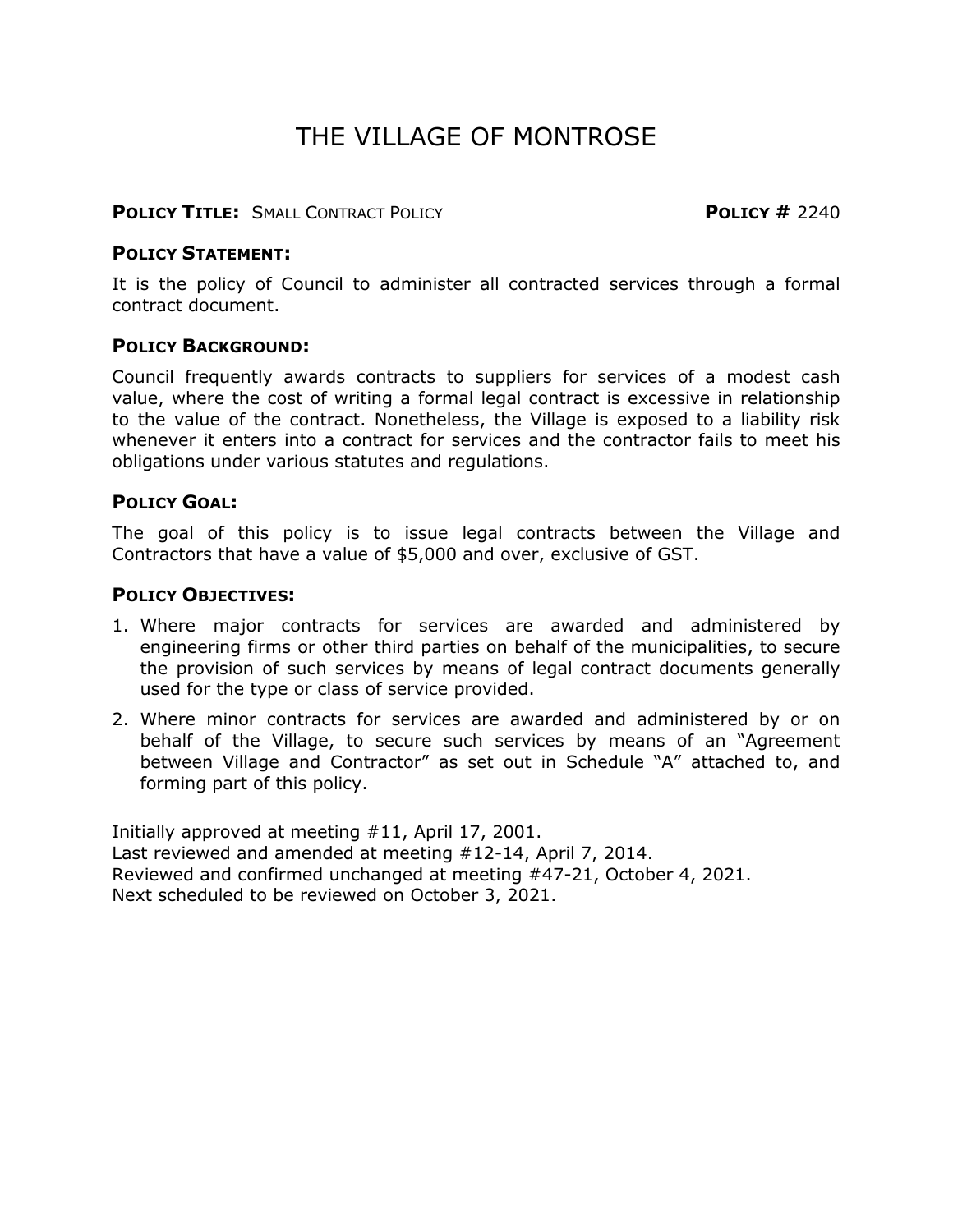

### THE VILLAGE OF MONTROSE POLICY #2240 **SCHEDULE "A"**

# **AGREEMENT**

THIS AGREEMENT made this \_\_\_\_\_\_\_\_\_\_\_ day of \_\_\_\_\_\_\_\_\_\_\_\_\_\_\_\_\_\_\_\_\_\_\_\_\_\_\_\_\_ in the year 20 by and between the Corporation of the Village of Montrose (the "Village") and

\_\_\_\_\_\_\_\_\_\_\_\_\_\_\_\_\_\_\_\_\_\_\_\_\_\_\_\_\_\_\_\_\_\_\_\_\_(the "Contractor").

IN CONSIDERATION OF THE agreements, premises, covenants and conditions herein, the Village and the Contractor undertake and agree as follows:

#### **ARTICLE 1**

The Contractor shall:

a) Provide all necessary materials, labour, supervision and equipment, unless otherwise specified, and perform all the work in a neat and workmanlike manner, and fulfill everything as set forth and in strict accordance with this agreement for the following project on behalf of the Village:

\_\_\_\_\_\_\_\_\_\_\_\_\_\_\_\_\_\_\_\_\_\_\_\_\_\_\_\_\_\_\_\_\_\_\_\_\_\_\_\_\_\_\_\_\_\_\_\_\_\_\_\_\_\_\_\_\_\_\_\_\_\_\_\_\_\_\_\_\_\_\_\_\_ \_\_\_\_\_\_\_\_\_\_\_\_\_\_\_\_\_\_\_\_\_\_\_\_\_\_\_\_\_\_\_\_\_\_\_\_\_\_\_\_\_\_\_\_\_\_\_\_\_\_\_\_\_\_\_\_\_\_\_\_\_\_\_\_\_\_\_\_\_\_\_\_\_

b) Proceed with the Contract work (the "Contract Work") starting by and complete the Contract Work on or before \_\_\_\_\_\_\_\_\_\_\_\_\_\_\_\_\_\_\_\_\_\_\_\_\_\_\_, 20\_\_\_ and shall guarantee all work performed for a period of \_\_\_\_\_\_\_\_\_\_\_\_\_\_\_\_\_\_\_\_\_\_\_\_(\_\_\_\_\_\_\_) year/s from the date of completion.

#### **ARTICLE 2**

The Village shall pay to the Contractor as full compensation for the performance and fulfillment of the Contract Work, the following amounts on the following dates, which amounts are inclusive of all taxes including but not limited to Goods and Services taxes:

| \$ |    |  |
|----|----|--|
| \$ | nn |  |
| S  |    |  |

#### **ARTICLE 3.**

The following documents are annexed hereto and form a part of this agreement as fully to all intents and purposes as though recited in full herein, and the whole shall constitute the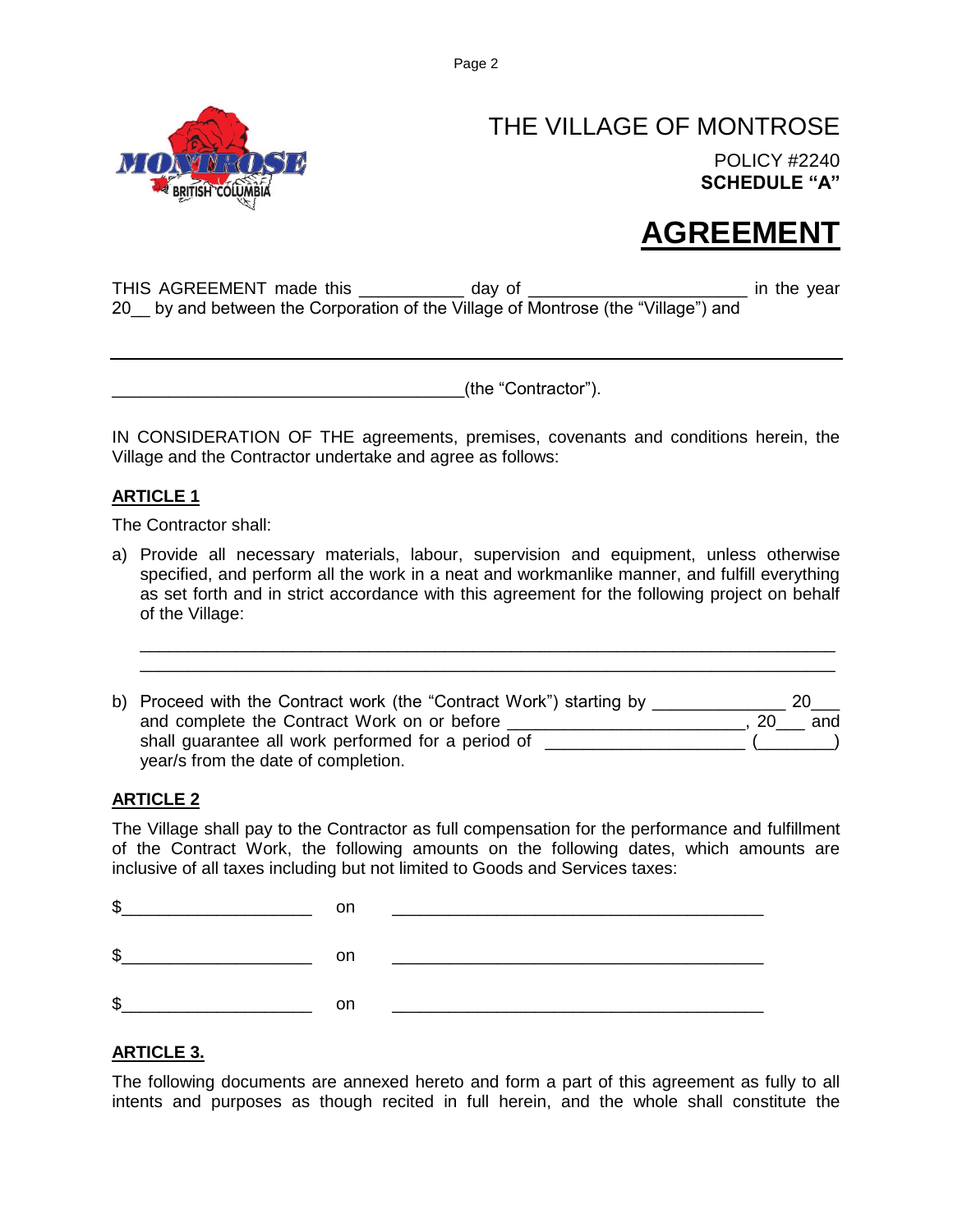agreement between the parties and it shall ensure to the benefit of and be binding upon them and their successors, executors, administration and assigns:

 $\alpha$ )

b)  $\Box$ 

c)  $\Box$ 

#### **ARTICLE 4**

- a) The Contractor and its employees shall comply with and abide by all applicable federal, provincial and municipal legislation, rules, regulations, orders, directives and bylaws (hereinafter collectively referred to as "Regulations") including but not limited to:
	- (i) all Workers' Compensation Regulations;
	- (ii) all employment standards Regulations;
	- (iii) all local police Regulations;
	- (iv) all local health Regulations;
	- (v) all local fire Regulations.
- b) The Contractor shall obtain and maintain, at the cost of the Contractor, all applicable licenses or permits as may be necessary for the performance of the Contract Work.
- c) The Contractor shall provide the Village with proof, satisfactory to the Village, that the Contractor has satisfactory Workers' Compensation coverage.
- d) The Contractor shall assume responsibility of 'Prime Contractor' as defined in Part 3, Division 3.118(1) of the *Workers Compensation Act* during their performance of the Contract Work.

#### **ARTICLE 5**

- a) The Contractor shall hold harmless the Village against any claims, damages, losses, suits and judgments of every nature arising out of the Contractor's performance of the Contract Work.
- b) The Contractor shall indemnify the Village from third party liability with respect to health care costs recoverable under the *Health Care Costs Recovery Act* arising out of the Contractor's performance of the Contract Work.
- c) The Contractor shall, at all times at its own expense, maintain liability insurance in the form and amount as may be required by the Village and shall provide the Village with proof thereof.

#### **ARTICLE 6**

The Contractor shall not assign this agreement or any part thereof without the prior consent, in writing, of the Village.

#### **ARTICLE 7**